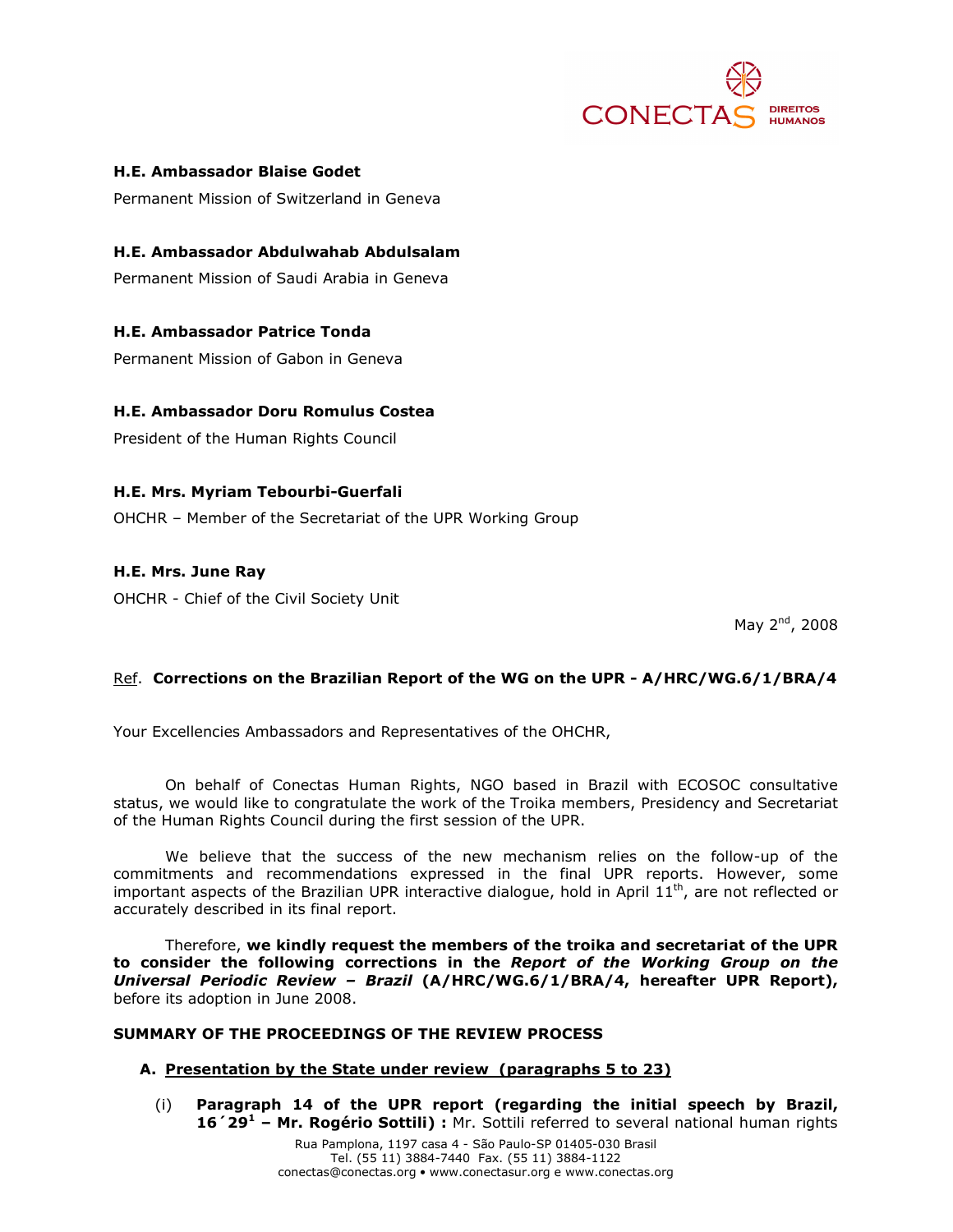

conferences, including the Conference on Lesbian, Gay, Bisexual and Transgender to be held in 2008. In its paragraph 14, the UPR Report mentions that this last conference will involve "more than 30 NGOs". This was not said by Mr. Sottili, who only mentioned that there is today in Brazil 35 Councils of the Republic with social participation;

- (ii) Paragraph 16 (Initial speech by Brazil, 20´03 Mr. Rogério Sottili): Mr. Sottili referred to the  $60<sup>th</sup>$  anniversary of the Universal Declaration, including the government´s commitment to disseminate the basic idea of human rights and the articles of the Universal Declaration among the Brazilian population. This has not been mentioned at the UPR Report which only reflects what has been said about MERCOSUR;
- (iii) Paragraph 19 (Initial speech by Brazil, 27´17 Mr. Pedro Abramovay): Mr. Abramovay referred to a decrease in the *growth rate* of the prison population since 2007 and not to a "*decrease in the prison population* since 2007" as reflected in the UPR report. After checking the webcast, we could conclude that there was an error of translation from Portuguese to English (this was then reflected in the written report). As the decrease of the growth rate and the decrease of the prison population are two completely different aspects, we kindly ask you to correct this paragraph, based on the official statement made by Brazil in Portuguese. It is worth full mentioning that, as pointed out by Mr. Abramovay, the prison population in Brazil is currently more than 420,000 people<sup>2</sup>. According to official data, in December 2007, the prison population was of 422,590 people, in 2006 it was of 401,236, and in 2005 it was of 361,402 people. This data only reinforces that there was a mistake in the translation, not reflecting accurately what was said by Mr. Abramovay;
- (iv) Paragraph 20 (Initial speech by Brazil, 30´37 Mr. Rolf Hackbart): Mr. Hackbart expressed the government´s intention of incorporating 100,000 families to the National Program of Agrarian Reform in 2008, which was not mentioned at the UPR Report;

### B. Interactive Dialogue and Responses by the State under review (paragraphs 24 to 82)

- (v) Paragraph 40 (First Comments and Answers by Brazil, 00´00 Mr. Rogério Sottili and 04'04 - Mr. Pedro Abramovay): Mr. Sottili answered the question made by Peru about the right to memory. He mentioned two critical challenges: (i) to find more information about the location of the bodies of those who disappeared during the military dictatorship; and (ii) the opening of archives from the dictatorship to the general public. Mr. Abramovay added that, in 2005, all the archives were transferred to the National Archives in order to address the second challenge. This was mentioned as a positive measure towards the dissemination of the official information from the dictatorship period and not the opposite as reflected in the UPR Report;
- (vi) Paragraph 43 (First Comments and Answers by Brazil, 12´16 Mr. Rogério Sottili): Mr. Sottili expressed the main challenges to address torture in Brazil - one of them was to set up the prevention mechanism established by the Optional Protocol to the Convention Against Torture (OPCAT), ratified by Brazil in 2007. The UPR report reflects Mr. Sottili statement that a national committee was established in Brazil but did not reflect the challenge to establish the national prevention mechanism of the OPCAT according to him (the established national committee and the non-established